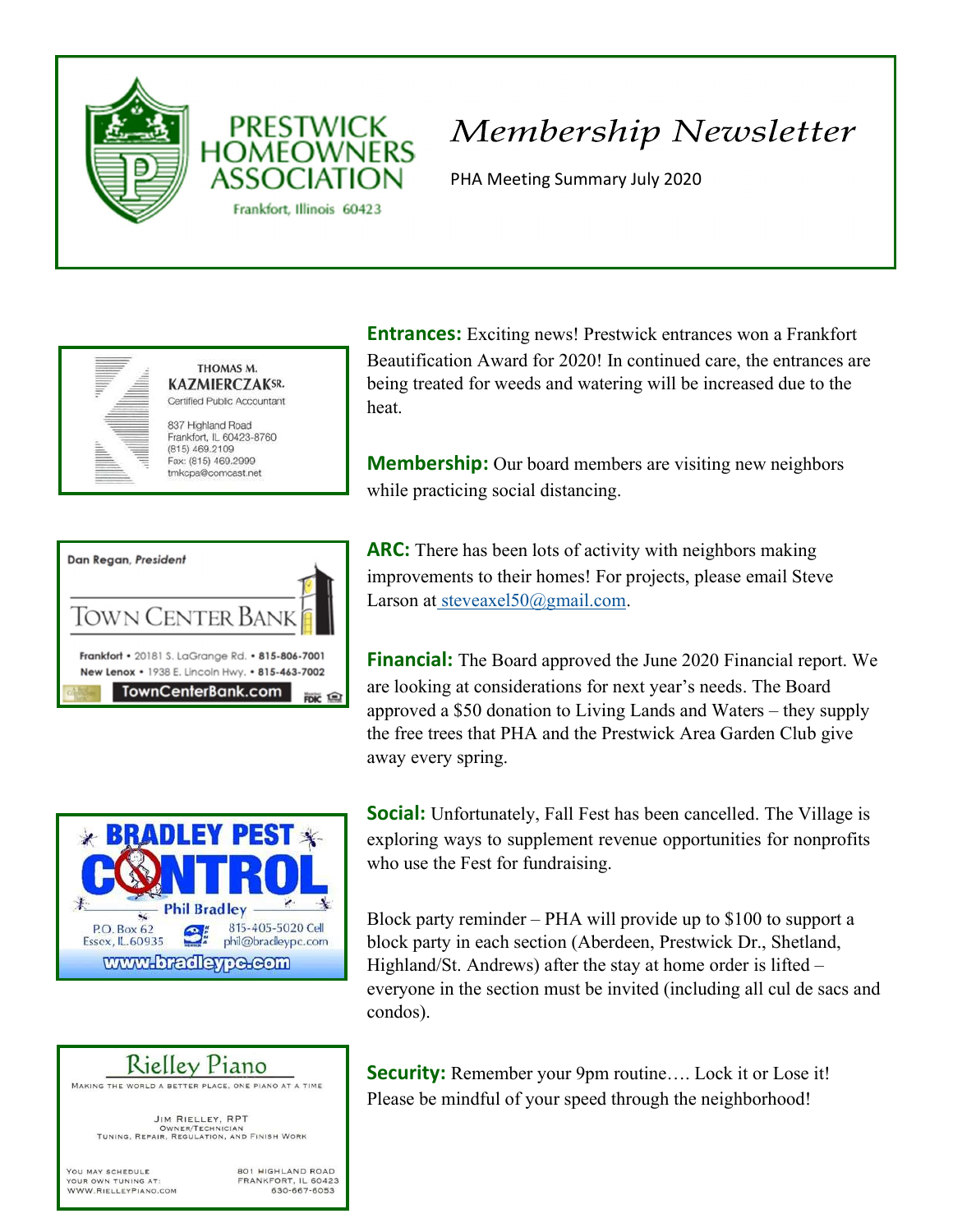

**Governmental:** Mayor Holland examined the Highland Road project. The project is expected to be concluded the 2nd week of August. Some homeowners have reported culvert issues resulting from the work. The Board discussed the project on St. Andrews Way.

**Code Enforcement:** The Board reminds residents to review Village ordinances regarding trailers and lawn signs.

**Next Meeting:** Thursday, August 6 at 7:00—Location TBD

Welcome to the Neighborhood! Please help the Association welcome our newest neighbors:



Ryan Casler and Lauren Murphy—883 St. Andrews Way Geoffrey Decker and Amy Fields—870 St. Andrews Way JR and Emma Kibbon—681 Hawthorn

**Beautification:** Recognize your neighbors for their hard work! From gorgeous landscaping to improvements that breathe new life into a fixer upper, we commend these homeowners for their commitment to excellence. Simply send an email to Brandon Palmer at bap80@aol.com with the subject line "Beautification" and the address you feel deserves a mention.



## Advertise in the PHA Newsletter!

If you would like to join our newsletter / website advertisement, please contact Brandon Palmer or Emily Jordan.

Visit our website: http://prestwickhomeowners.com/

#### Contact us:

bap80@aol.com twrigley9@att.net

Brandon Palmer: President Cathy Wrigley: Vice President